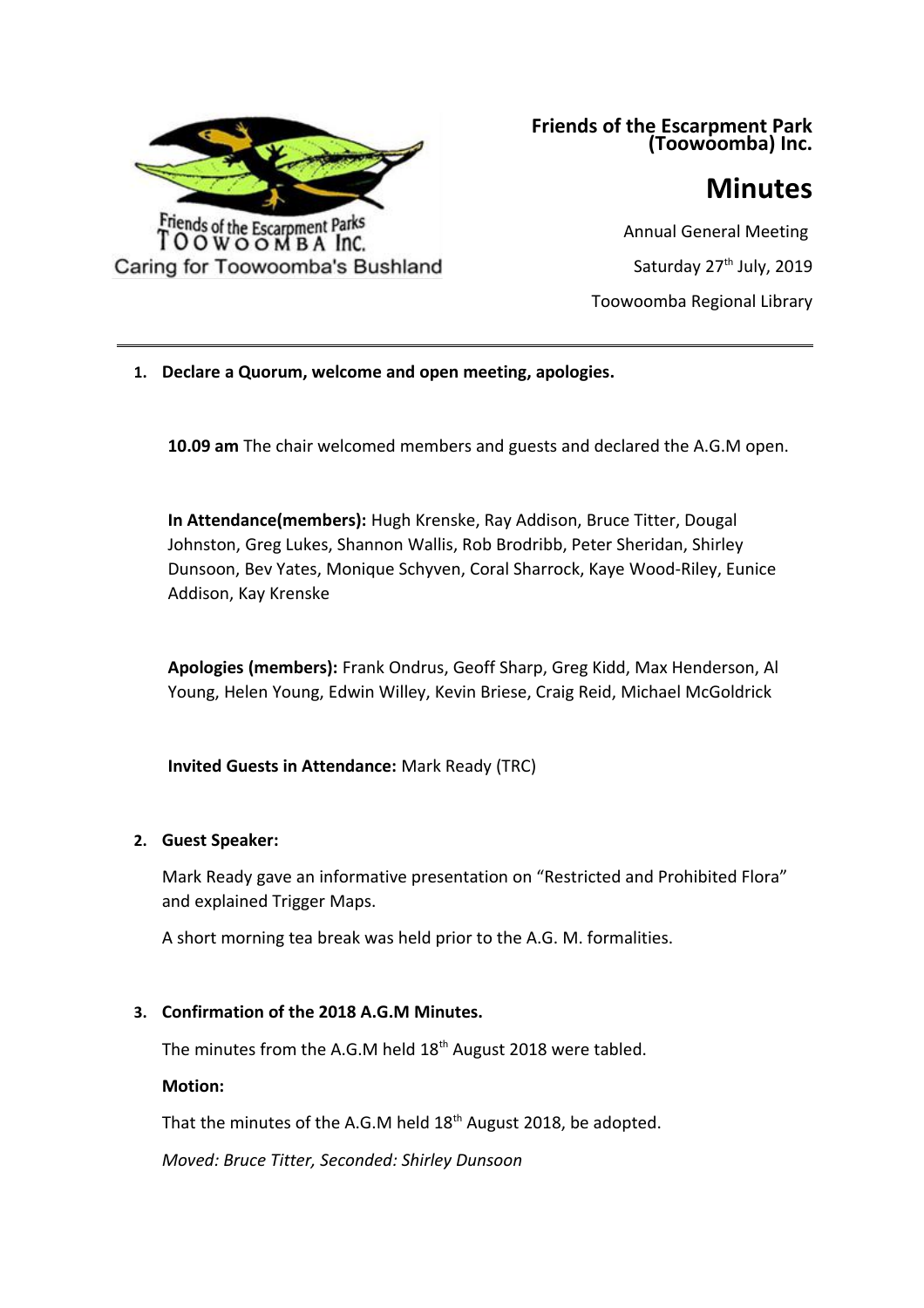#### 3.1 **Business Arising from the minutes of the previous A.G.M.**

Reduced workload due to no open days or organized events.

MOU July 2018

FEP urgently requires a newsletter editor and volunteer to compile and submit grant application.

#### **4. Presidents Report for the 2018 – 2019 year activities**

The presidents report was tabled.

Appendix 1.

**Motion:**

That the presidents report be adopted.

*Moved: Hugh Krenske, Seconded: Rob Brodribb*

#### **5. Treasurers report**

The treasurer tabled the Treasurers Report for the year ending 30 June 2019

Appendix 2.

Note:

TRC reimbursed amount \$4226.71 for grant funds not fully spent.

81 members plus 2 new members today.

**Motion:**

That the treasurers report be adopted.

*Moved: Ray Addison, Seconded: Kaye Wood-Riley*

#### **6. Election of Committee members for 2019 – 2020**

Chair: Greg Lukes Existing committee dissolved. Nomination forms submitted Election Results: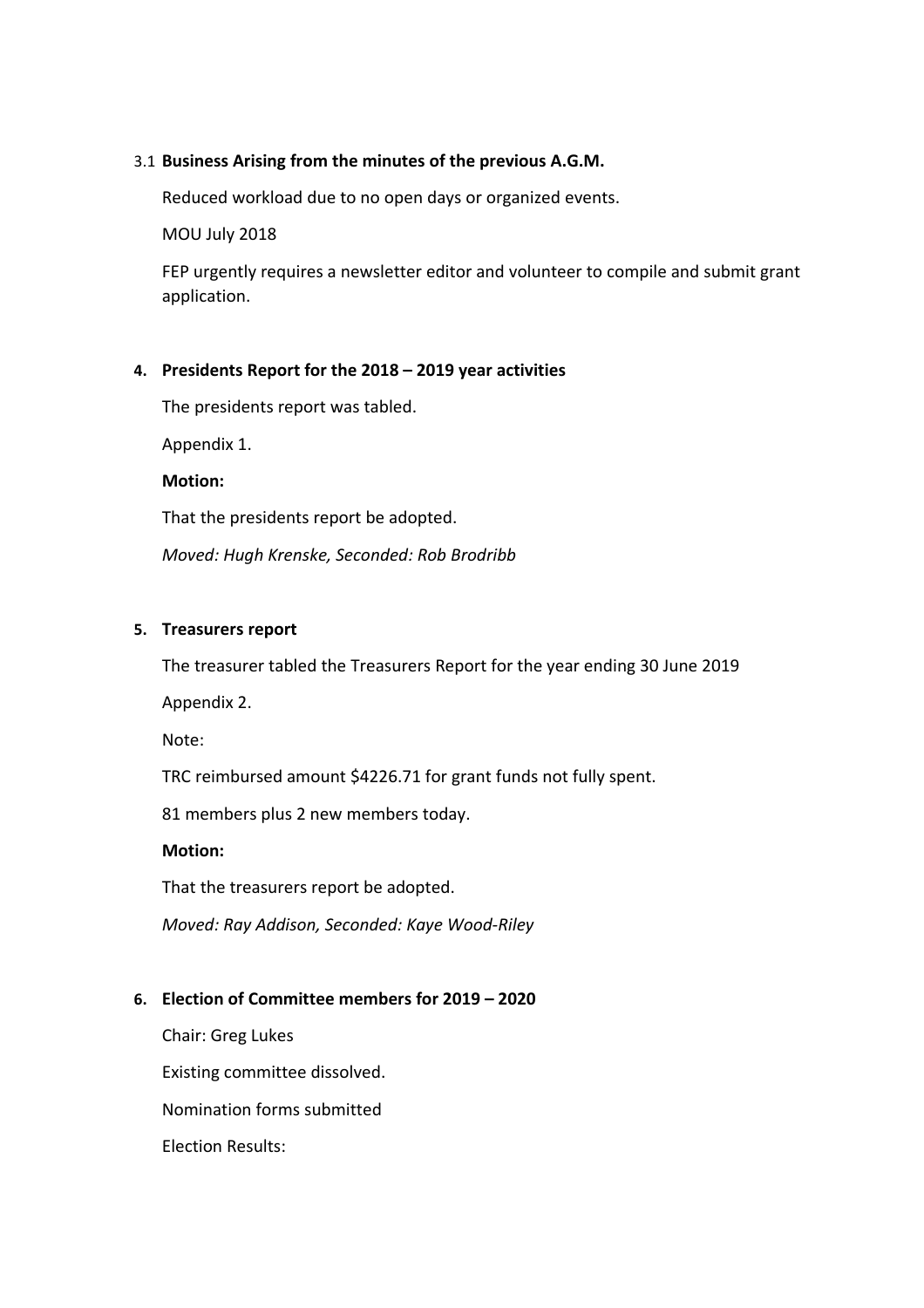#### President: Rob Brodribb,

(Only for 2 years)

Nominated by Bruce Titter, Seconded by Hugh Krenske

#### Treasurer: Ray Addison,

Nominated by Bruce Titter, Seconded by Hugh Krenske

## Secretary: Kaye Wood-Riley,

Nominated by Ray Addison, Seconded by Bruce Titter

#### Safety Representative:

No nomination so position left vacant

Other Members:

## Hugh Krenske,

Nominated by Dougal Johnston, Seconded by Kay Krenske

## Monique Schyven,

Nominated by Hugh Krenske, Seconded by Bruce Titter

## **7. Appointment of Auditor**

Not required

# **8. A.G.M General Items**

Nil

## **9. Set Date of next Meeting**

Next meeting will be held on 24<sup>th</sup> September, 2019 at 10 am.